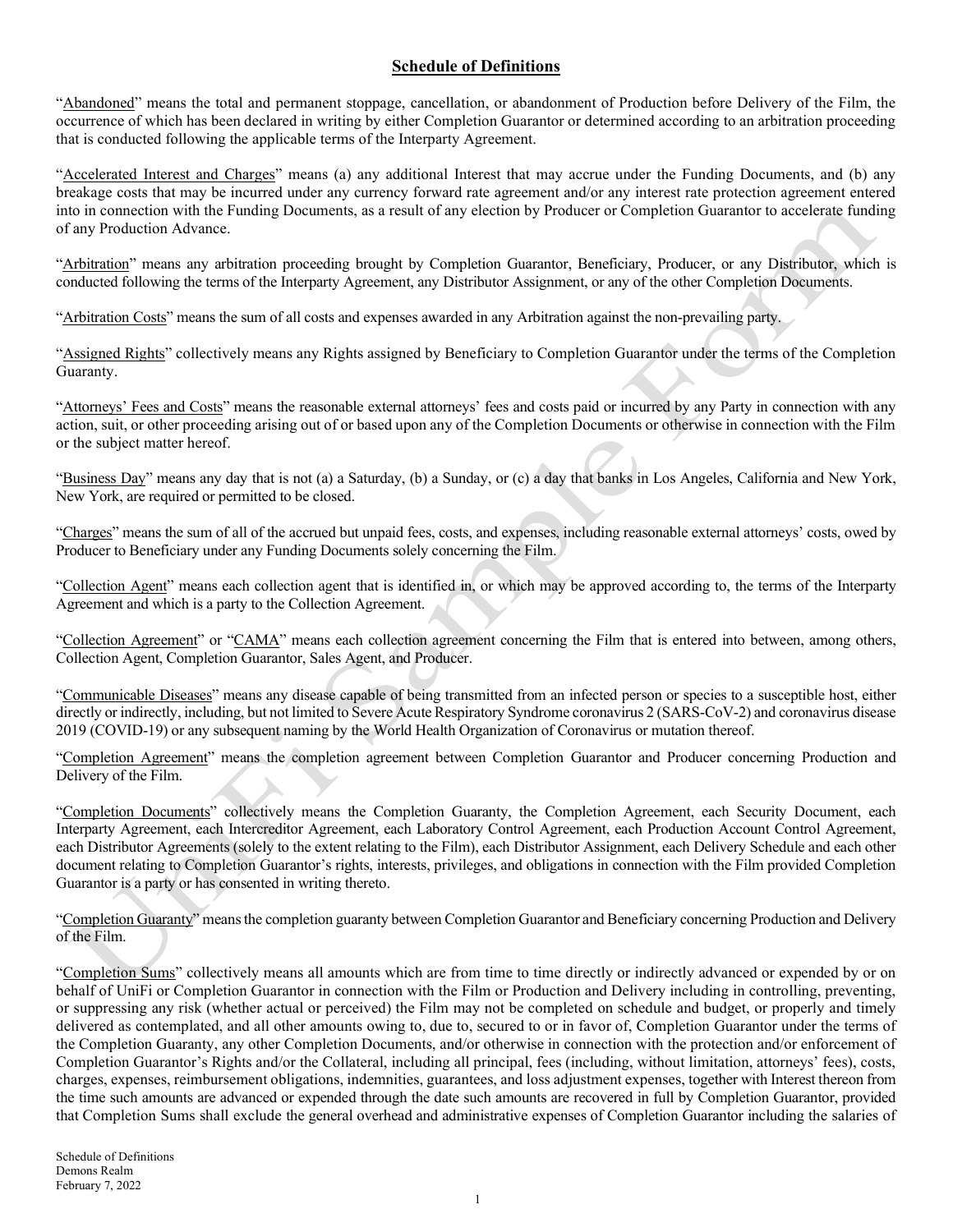its regular employees and its general office expenses except for an allowance for salaried adjusters or other salaried officers or employees diverted from normal duties to field services directly related to claims adjustment (whether or not a claim is brought or loss payment is made).

"Computer System" means any computer, hardware, software, communications system, electronic device (including, but not limited to, smartphone, laptop, tablet, wearable device), server, cloud, or microcontroller including any similar system or any configuration of the aforementioned and including any associated input, output, data storage device, networking equipment or back up facility.

"Copyright Mortgage and Assignment" means a certain type of Security Document used to substantiate the lien and security of Beneficiary or Completion Guarantor in the Film or other items of related collateral to be registered with the U.S. Copyright Office, which shall be binding in the relevant jurisdictions.

"Current Distributor" means Sales Agent and each Distributor under a Current Distributor Agreement.

"Current Distributor Agreement" means each Distributor Agreement (as such agreement may be amended by a related Distributor Assignment), which is listed in the Current Distributor List and is not marked with an asterisk.

"Current Distributor List" means Schedule 8 to the Interparty Agreement, as it may be amended from time to time with Completion Guarantor's prior written approval.

"Cyber Act" means an unauthorized, malicious, or criminal act or series of related unauthorized, malicious, or criminal acts, regardless of time and place, involving access to, processing of, use of, or operation of any Computer System.

"Cyber Incident" means (a) any error or omission or series of related errors or omissions involving access to, processing of, use of, or operation of any Computer System; or (b) any partial or total unavailability or failure to access, process, use, or operate any Computer System.

"Delivery Items" collectively means the digital, film, video, sound, or other materials or documents related to the Film that are listed in any Delivery Schedule that are specifically marked or otherwise therein indicated to be bonded by Completion Guarantor (i.e., only bonded delivery items) and which, to the extent required by the terms of any Interparty Agreement or Distributor Agreement (as may be amended by the related Distributor Assignment), shall conform to the Specifications.

"Delivery Schedule" means that part or portion of any Interparty Agreement or Distributor Agreement (as may be amended by the related Distributor Assignment) in which are listed the digital, film, video, sound, or other materials or documents related to the Film that Producer is required to deliver or make available by such means and in such manner therein provided for the Film to be "Delivered" (as such term or any grammatical variation thereof is defined therein) thereunder.

"Distributor" means any person that has been or shall be granted rights to distribute or otherwise exploit the Film under a Distributor Agreement, now or hereafter entered into, under which Completion Guarantor guarantees to Deliver the Film subject to the terms of such Distributor Agreement (as amended by the Distributor Assignment).

"Distributor Agreement" means each distribution or similar agreement now or hereafter entered into between Producer (or a Sales Agent or a Licensing Intermediary, if applicable) as the licensor, and a Distributor (other than Sales Agent) as the licensee, under which the Distributor is granted rights to distribute or otherwise exploit the Film.

"Distributor Assignment" means a notice of assignment, interparty agreement, or such other substantially similar agreement concerning the Film, in each case, on terms substantially similar to the notices of assignment entered into in connection with the currently existing Distributor Agreements and that has been fully executed by the parties thereto including a Distributor, Producer (or a Sales Agent or a Licensing Intermediary, if applicable), Beneficiary and Completion Guarantor.

"Distributor Territory" collectively means each country or territory throughout the world within which a Distributor is authorized to exercise the rights granted under the terms of a Distributor Agreement.

"E&O Incident" means any alleged libel, slander, defamation, breach of privacy rights, plagiarism, unfair competition, infringement of intellectual property rights including copyright, trademark, service mark, patent, Pre-Existing Material including music and film clips; any infringement, misappropriation, or mishandling of titles, formats, ideas, characters, plots, and moral rights; any improper use of or mishandling, or the failure to obtain appropriate consents or releases for using, any material, place, or event in the Film, including any name, photograph, or likeness thereof, or anyone's name, credit, voice, signature, photograph, or likeness in the Film; and any other occurrence for which there is coverage under the errors and omissions insurance policy concerning the Film.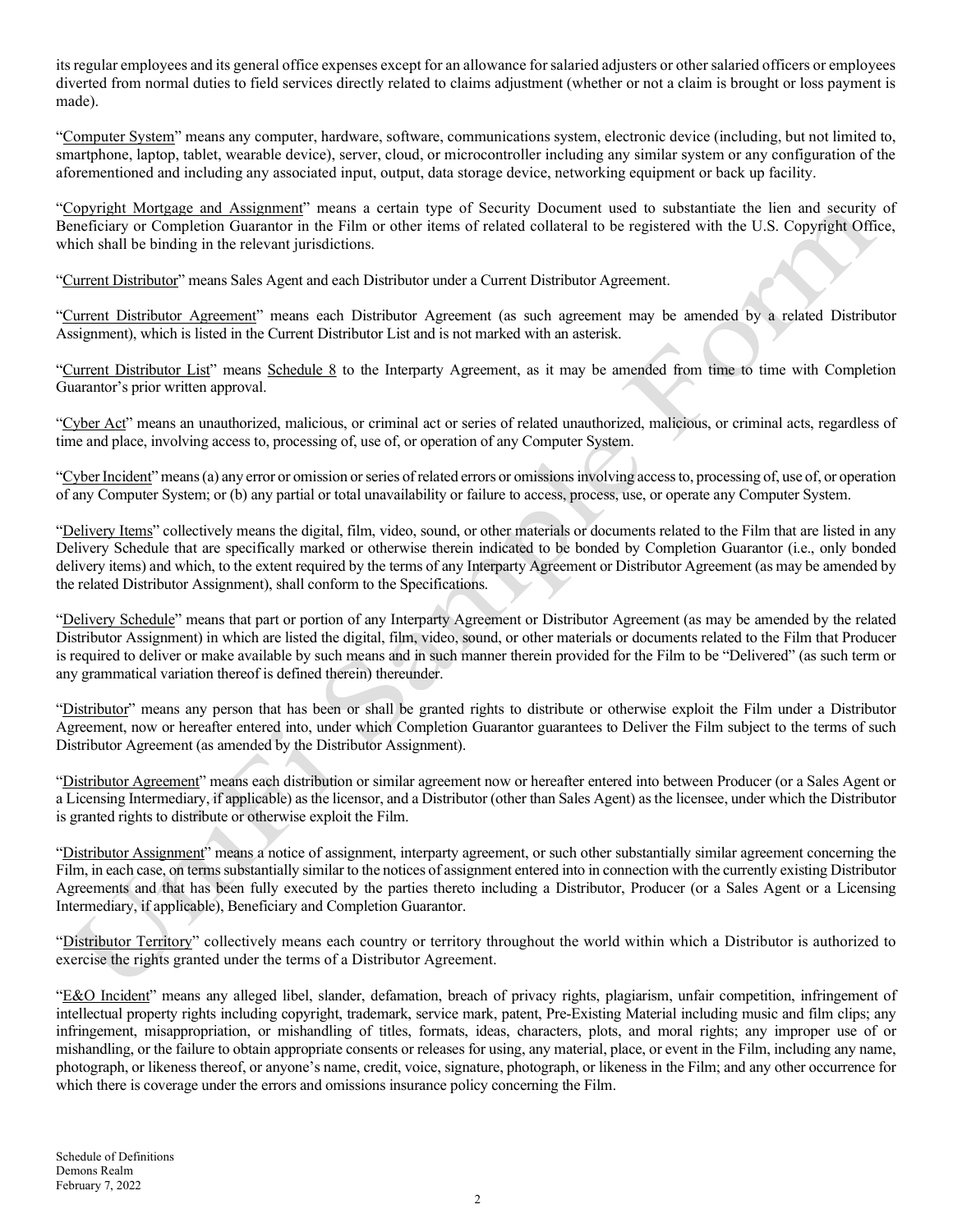"Enhancement" means any shooting, re-shooting, cutting, re-cutting, editing, re-editing, recording, re-recording, scoring, re-scoring, or making any other changes or additions in or to the Film or Delivery Items that are not intended by and planned for in the Screenplay, Budget, and Schedule, which is made with an aim or expectation of possibly bettering the aesthetic, artistic, commercial, marketable or marquee value or quality of the Film.

"Events of Essential Element Force Majeure" means any event or occurrence which causes or gives rise to an Essential Element's failure, refusal, inability, incapacity, or unavailability to perform or render services or to continue to perform or render services in all or any part of the Film, for any reason or no reason, including death, disability or accident, whether or not such event or occurrence is covered by the essential element endorsement to the cast insurance coverage for the Film. The coverage for certain Events of Essential Element Force Majeure may be excluded or limited under the terms of the Completion Guaranty.

"Events of Force Majeure" means any accident; fire; explosion; casualty; epidemic; pandemic; act of God; earthquake; flood; torrential rain; strike; walkout; picketing; lock-out; labor controversy or disturbance; civil disturbance; embargo; riot; act of public enemy or terrorism; war or armed conflict (whether or not there has been an official declaration of war); unavailability of essential materials and supplies, equipment, transportation, power or other essential commodity; partial or total inability to access, process, use, or operate computers, computer networks, or digital files; failure or delay of any transportation agency, laboratory, ratings or censorship board or any other provider of essential supplies, equipment or other facilities or services; enactment of any law, any judicial or executive order or decree; the action of any legally constituted authority; the bankruptcy or insolvency of Producer or any other provider of essential supplies, equipment or other facilities or services; and the death, incapacity, unavailability or default (including refusal to perform) of the director or any principal member of the cast or crew (excluding any Events of Essential Element Force Majeure) or other event or cause of the nature of force majeure beyond the control of the Producer or (if Completion Guarantor shall take over Production and Delivery pursuant to the Completion Agreement) the Completion Guarantor, whether similar or dissimilar to any of the foregoing, which causes an interruption or suspension of or materially hinders, interferes with or delays Production and Delivery. The coverage for certain Events of Force Majeure may be excluded or limited under the terms of the Completion Guaranty.

"Excess Incentives" collectively means the sum of any Incentives that become payable to or for the benefit of Producer after the Repayment Date applicable to Beneficiary, or before the Repayment Date applicable to Beneficiary to the extent that such sums (when counted together with all other proceeds applied by Beneficiary against its Obligations) shall exceed the amount of all the Obligations owing to Beneficiary under its Funding Agreement.

"Final Tendering Date" means no later than eighteen (18) months following the date of the Completion Guaranty.

"Funding Agreement" means that certain investment, loan, or other agreement under which Beneficiary has agreed to make certain loans or other financial accommodations towards Production and Delivery.

"Funding Commitment" means the aggregate principal amount of the loans or advances that Beneficiary is obligated to make to Producer to fund Production and Delivery under (and subject to the terms and conditions of) the Funding Agreement and the other Funding Documents (excluding therefrom the aggregate amount of the reserve for Interest and Charges and any collateral holdback or other holdbacks or reserves, if any, specified in the Funding Agreement).

"Funding Documents" collectively means the Funding Agreement, the Completion Guaranty, each Security Document, each Interparty Agreement, each Intercreditor Agreement, each Laboratory Control Agreement, each Production Account Control Agreement, each Distributor Agreement, each Distributor Assignment, each Delivery Schedule and each other document relating to Beneficiary's and the other Secured Parties' rights, interests, privileges, and obligations in connection with the Film provided Beneficiary is a party or has consented in writing thereto.

"Guild" means each union or guild, if any, having jurisdiction over the Film, any cast or crew members or other personnel performing services in connection with the Film including, if applicable, the Screen Actors Guild-American Federation of Television and Radio Artists ("SAG-AFTRA"), Directors Guild of America ("DGA"), Writers Guild of America ("WGA") and International Alliance of Theatrical Stage Employees ("IATSE").

"Incentives" collectively means the sum of any contemplated tax credits, subsidies, rebates, or similar benefits or incentives offered under applicable law on any direct expenditures made in connection with Production and Delivery for which the Film may qualify.

"Interest" means (a) with respect to Completion Guarantor, the sum of all of the unpaid interest owed by Producer to Completion Guarantor, calculated at one hundred fifty percent (150%) of the variable rate per annum reported by the Wall Street Journal as its "prime" lending or interest rate ("Completion Guarantor Interest"); (b) solely with respect to calculating the amount of any sums owing to Beneficiary under the Completion Guaranty, the sum of all of the unpaid interest or premium owed by Producer to such Beneficiary, calculated at the non-default rate specified in the applicable Funding Agreement or any of the other applicable Funding Documents, on the outstanding balance of the Obligations owed to such Beneficiary from time to time, until such Obligations are repaid in full ("Beneficiary Interest"); provided that (c) if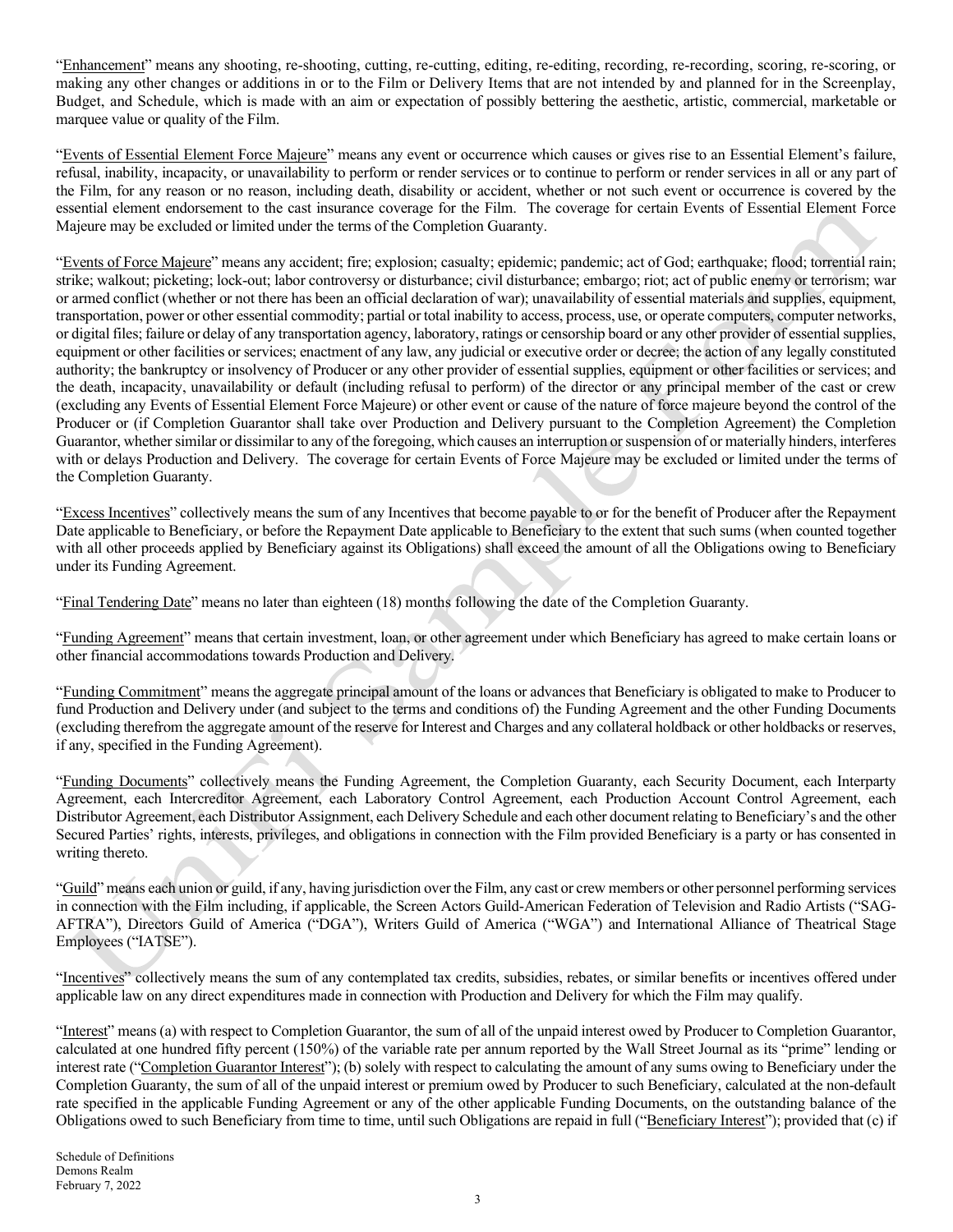the rate of Completion Guarantor Interest or Beneficiary Interest exceeds the maximum rate permitted by applicable law or ten percent (10%) per annum, then the rate of interest permitted hereunder shall be automatically reduced to such maximum rate or ten percent (10%) per annum, whichever is less.

"Interparty Agreement" means each inter-party agreement concerning the Film by and among Beneficiary, Producer, Completion Guarantor, and Sales Agent.

"Key Cast" means any person listed in the Key Cast section in the Key Cast and Crew List.

"Key Crew" means any person listed in the Key Crew section in the Key Cast and Crew List.

"Laboratory" means Technicolor Creative Services or any other film, sound, post-production, or other similar laboratory or facility that is a party to any Laboratory Control Agreement.

"Laboratory Control Agreement" means any laboratory control or pledge holder agreement among Beneficiary, Completion Guarantor, and Laboratory, in form and substance approved by Beneficiary and Completion Guarantor, under which such Laboratory agrees to permit Beneficiary and Completion Guarantor to respectively exercise certain controls over materials relating to the Film being stored by Laboratory.

"Licensing Intermediary" means each of Atrium Productions Kft., Cinephil France S.A.S., Gem Entertainment Kft., Film & TV House Limited, Freeway Entertainment, Kft., Krisolta Film and TV (UK) Limited, Batrax Entertainment B.V. and any other third-person approved by Completion Guarantor and Beneficiary to act as a licensing intermediary in connection with the licensing, exploitation or other disposition of the Film.

"Licensing Intermediary Agreement" means any agreement under which a Licensing Intermediary is granted rights to license, exploit or otherwise dispose of the Film.

"Minimum Guarantee" means the amount of the minimum guaranteed payments that are payable by a Distributor to Beneficiary (as the collateral assignee of Producer, Sales Agent or a Licensing Intermediary) according to the terms of any Distributor Assignment and which payment, other than the passage of time, is conditioned solely on whether the Film has (or is deemed to have) been Delivered according to the terms of such Distributor Assignment.

"Non-Technical Specifications" means that the Delivery Items (excluding all non-bonded delivery items) and the Film, as reflected therein: (a) is based upon the Screenplay except for references therein, if any, to particular, non-fictional person, entity, place, music, recording, footage, item or thing (which are subject to change unless Completion Guarantor has expressly agreed in writing to the appearance or use thereof in the Film) and subject to minor variations, alterations and changes as may be required by any exigencies of Production and Delivery and/or minor on-the-floor changes or editorial changes and/or revisions which do not materially alter the storyline or plot of the Screenplay or the nature of the major characters described therein, (b) contains the services through the completion of principal photography of each Essential Element, if any, or a replacement of any such Essential Element that meets the replacement requirements set forth in the Interparty Agreement and, if applicable, has been approved in accordance with the terms of each Distributor Agreement (as may be amended by the related Distributor Assignment) provided that the approval of any such Distributor will not be required if such Distributor is an affiliated or related entity of Producer or the performance of such principal cast member in the Film is not a condition of the Delivery of the Film under the terms of such Distributor Agreement (as may be amended by the related Distributor Assignment), and (c) is capable of qualifying for a MPAA rating of not more restrictive than "R"; provided, however, that if there is a conflict between these and the non-technical specifications set out in the Interparty Agreement or any Distributor Assignment (or the related Delivery Schedule), such specifications set out in the Interparty Agreement or such Distributor Assignment (or the related Delivery Schedule), as applicable, shall prevail solely in respect of the Delivery of the Film to such Distributor.

"Obligations" collectively means the sum of the funds theretofore deposited by Beneficiary into the Production Account or otherwise advanced and counted by Completion Guarantor towards meeting the Strike Price under the Completion Guaranty and any other amounts advanced by Beneficiary to cover Production and Delivery costs, as approved by Completion Guarantor.

"Permitted Liens" means (a) the rights of, and the liens or security granted to, Beneficiary under its Funding Agreement and the other Funding Documents; (b) the rights of, and liens or security granted to Completion Guarantor under the Completion Agreement and the other Completion Documents, all of which shall be subject and subordinated to the rights, liens or security of Beneficiary under its Funding Agreement and the other Funding Documents; (c) the rights (including any liens or security) granted to a Distributor under its Distributor Agreement (subject to the terms of any related Distributor Assignment), all of which shall be subject and subordinate to the rights, liens or security of Beneficiary under its Funding Agreement and the other Funding Documents and the rights, liens or security of Completion Guarantor under the Completion Agreement and the other Completion Documents; (d) the rights of, and liens or security granted to any Laboratory provided for under the Laboratory Control Agreement, provided such liens or security (i) occur in the ordinary course of making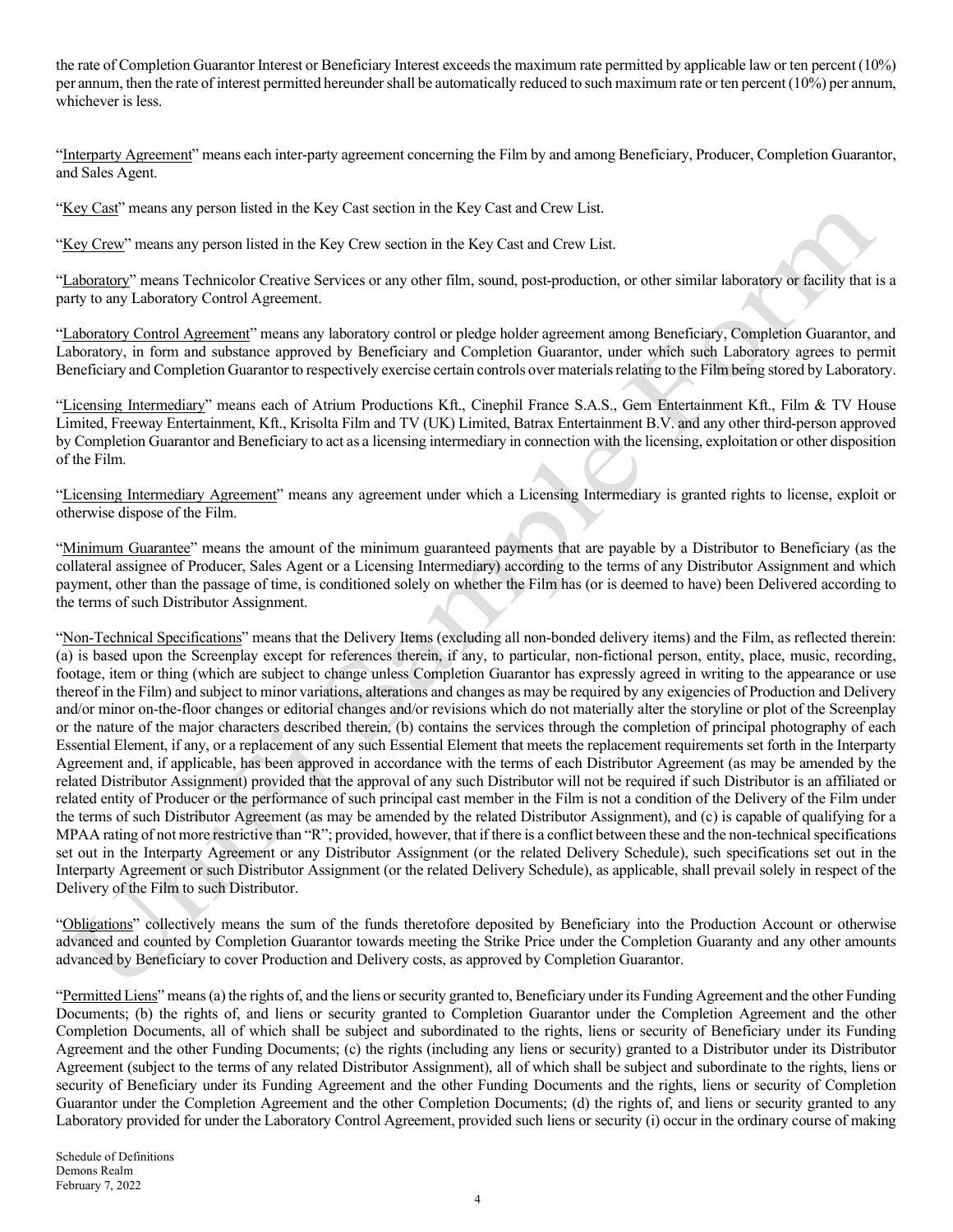the Film, (ii) are for an aggregate amount which does not at any time exceed the sum of \$50,000 and (iii) are security for amounts that, at the time the liens or security is granted, are not yet due and payable or are being contested in good faith; (e) mechanics, workmen's, materialman's and repairmen's liens or security provided (i) such liens or security arise from claims arising in the ordinary course of business, (ii) such liens or security for an aggregate amount which does not at any time exceed the sum of \$50,000, and (iii) arise from claims which are not in default or are being contested in good faith; and (f) the liens or security in favor of any Guild pertaining to the Film but only to the extent that all of such Guild's liens or security are expressly subject and subordinate to the rights, liens or security of Beneficiary under its Funding Agreement and the other Funding Documents and the rights, liens or security of Completion Guarantor under the Completion Agreement and the other Completion Documents pursuant to, as applicable, a subordination agreement (i) between such applicable Guild and Beneficiary in form and substance satisfactory to Beneficiary, and (ii) between such applicable Guild and Completion Guarantor in form and substance satisfactory to Completion Guarantor.

"Pre-Existing Material" collectively means any preexistent non-original music, recording, film clip, and other material selected for use in the Film.

"Pre-Existing Material Budget" means the total cost itemized in the Budget for Pre-Existing Material.

"Presale Deposits" collectively means the portion of a Minimum Guarantee, regardless of how denominated in a Distributor Assignment, that under the terms of a Distributor Assignment is payable before the Film has (or is deemed to have) been Delivered to that Distributor, net of any taxes, fees, and other charges that are permitted to be deducted and withheld from payment to Producer under the terms of such Distributor Assignment, a Collection Agreement, or otherwise.

"Producer Deferral" means all or any portion of the fees due to Producer included in the Budget that Producer agrees to defer and pledge as supplemental contingency (i.e., available at the discretion of Completion Guarantor for use in connection with Production and Delivery following full expenditure of the Contingency and before Completion Guarantor needs to advance Completion Sums).

"Production Advance" collectively means each loan or other funding that Beneficiary has provided or shall provide to or for the benefit of Producer according to the Funding Documents, which is deposited directly into the Production Account, paid directly to Completion Guarantor or, subject to Completion Guarantor's prior written consent, paid directly to a third person (which consent shall be deemed to have been given by Completion Guarantor in the event Completion Guarantor executes a borrowing certificate or other payment instruction authorizing funds to be paid directly to a third person). For the avoidance of doubt, Production Advances shall not include any loan or other funding if the proceeds thereof are used to pay any Interest or Charges.

"Production Account Control Agreement" means any agreement among Beneficiary, Producer, Completion Guarantor, and the bank at which the Production Account is maintained, under which such bank agrees to permit Beneficiary and Completion Guarantor to respectively exercise certain controls over the Production Account.

"Repayment Date" means the date on which such Beneficiary issues a Termination Notice under the Interparty Agreement or otherwise gives a notice to Completion Guarantor signifying that all monetary obligations owing to such Beneficiary under its Funding Agreement solely concerning the Film have been paid in full and the commitment of such Beneficiary to advance funds under its Funding Agreement has terminated.

"Rights" means collectively, as to a particular Party and solely concerning the Film, any rights, privileges, interests, and remedies, including rights of subrogation, and judgments (whether legal or equitable), including any liens and security, owned or controlled by any Party, whether now owned or hereafter acquired, attained or secured and however arising, in and to the Film and its underlying rights, any item of related collateral, including, without limitation, the Incentives, if any, which may become due and payable to such Party, and all products and proceeds thereof.

"Sales Agent" means Motion Picture Sales Collective, a California corporation or any other Distributor that is granted certain rights to enter into Distributor Agreements (and any related Distributor Assignments) under which it shall, in its name or in the name of Commissioning Distributor (or a Licensing Intermediary, if applicable) grant, convey, license or otherwise transfer rights to exploit or other dispose of the Film to other Distributors.

"Secured Party" means each of the "Secured Parties" as defined in the Funding Agreement or the other Funding Documents.

"Security Document" means any lien, deed, charge, mortgage, assignment, pledge, hypothec, notarial bond, cession, financing statement, and similar document or instrument used to substantiate the lien and security of Beneficiary or Completion Guarantor in the Film or any items of related collateral, which shall be binding in the relevant jurisdictions.

"Specifications" collectively means the Non-Technical Specifications and the Technical Specifications.